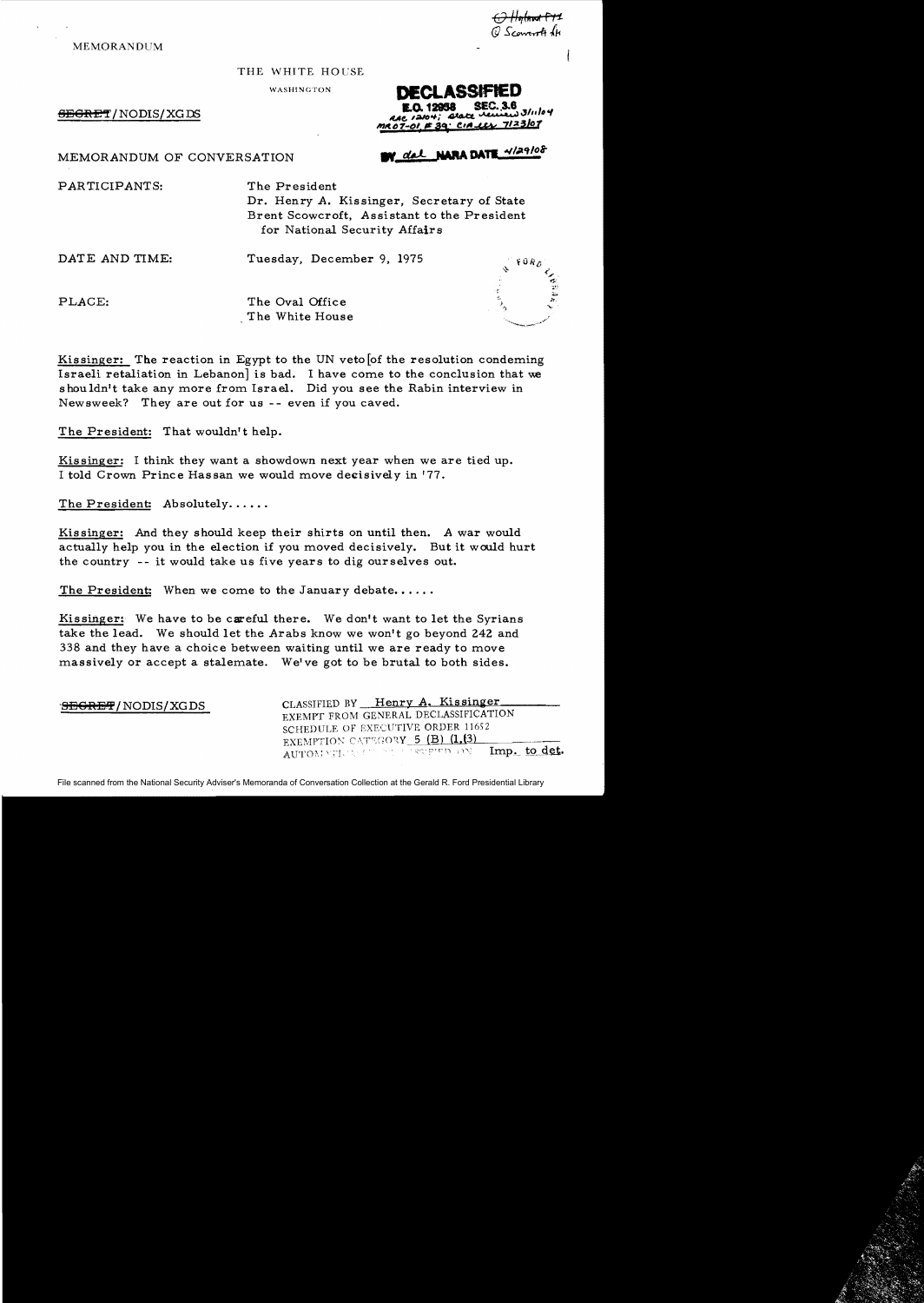## $\overline{\text{SEERET}}$ /NODIS/XGDS -2-

I would tell Hassan that you are determined to move to peace after the election. If you move before that, you may win paper victories but there will be no movement. But there is no doubt the Israelis are the basic cause of the trouble.

The President: How did you make out with Dobrynin?

Kissinger: He is upset. Brezhnev changed his schedule and showed your letter to the Politburo. He said it is another case of my being over-ruled. I said absolutely not, that you would have had me go. but the leaks would have been counter productive to an agreement. You should tell him we are ready to make further proposals on SALT, and that Angola is not at all helpful.

On SALT. I get the impression the Pentagon is back at the old stand now. [Describes the JCS Memo. etc.].

Now another cheery bit. The bureaucracy is dragging their feet on Angola. [Described the problem].

The President: Let's have an NSC Meeting.

Scowcroft: I can crack the whip, but I wanted you to know the recalcitrance.

Kissinger; Why don't you crack the whip and promise an NSC meeting in 10 days or two weeks?

[There is discussion of the success of the China trip. the Teng lunch for Bush. and the replacement for Bush -- not Scott, or Scranton].

Connally is maneuvering in Rome with some Italian businessmen. He also said there was someone in Rome reporting directly to the White House.

The President: I don't know a thing about it.

[There is more discussion about what it might be about].

Kissinger: Colby has published that U. S. equipment was used in Timor.

The President: Did the Israelis use U. S. equipment in their Lebanon raid?



 $S$ <del>EGRET/</del>NODIS/XGDS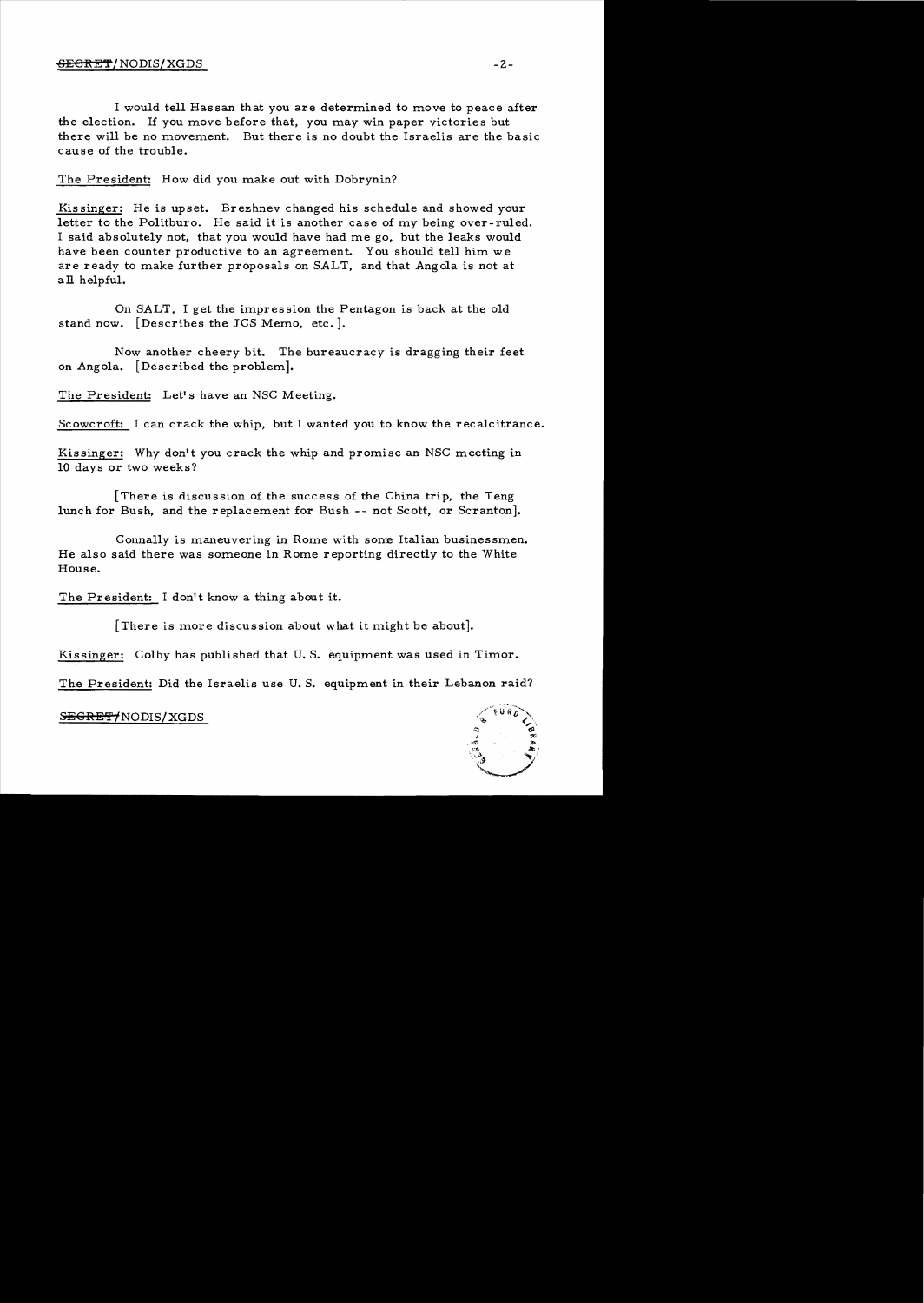## $S$ <del>EGRET</del>/NODIS/ XG DS  $-3-$

Scowcroft: They don't have any other equipment.

Kissinger: I am giving a press conference on SALT compliance. I will slam Zumwalt a bit. but we have a good story on compliance and I want to set the record straight.

The President: Mel Laird called Cheney to say that you agreed with him that there had been violations.

Kissinger: That is not at all so. I said the most troublesome was the radar if they had continued.

The President: Mel is covering his ass.

Scowcroft: He is upset that you said flat out there were no violations. [Short discussion of Portugal and Spain].

The President: Betty and I were terribly embarrassed at the gift situation.



 $S\rightarrow$ EGRET/NODIS/XGDS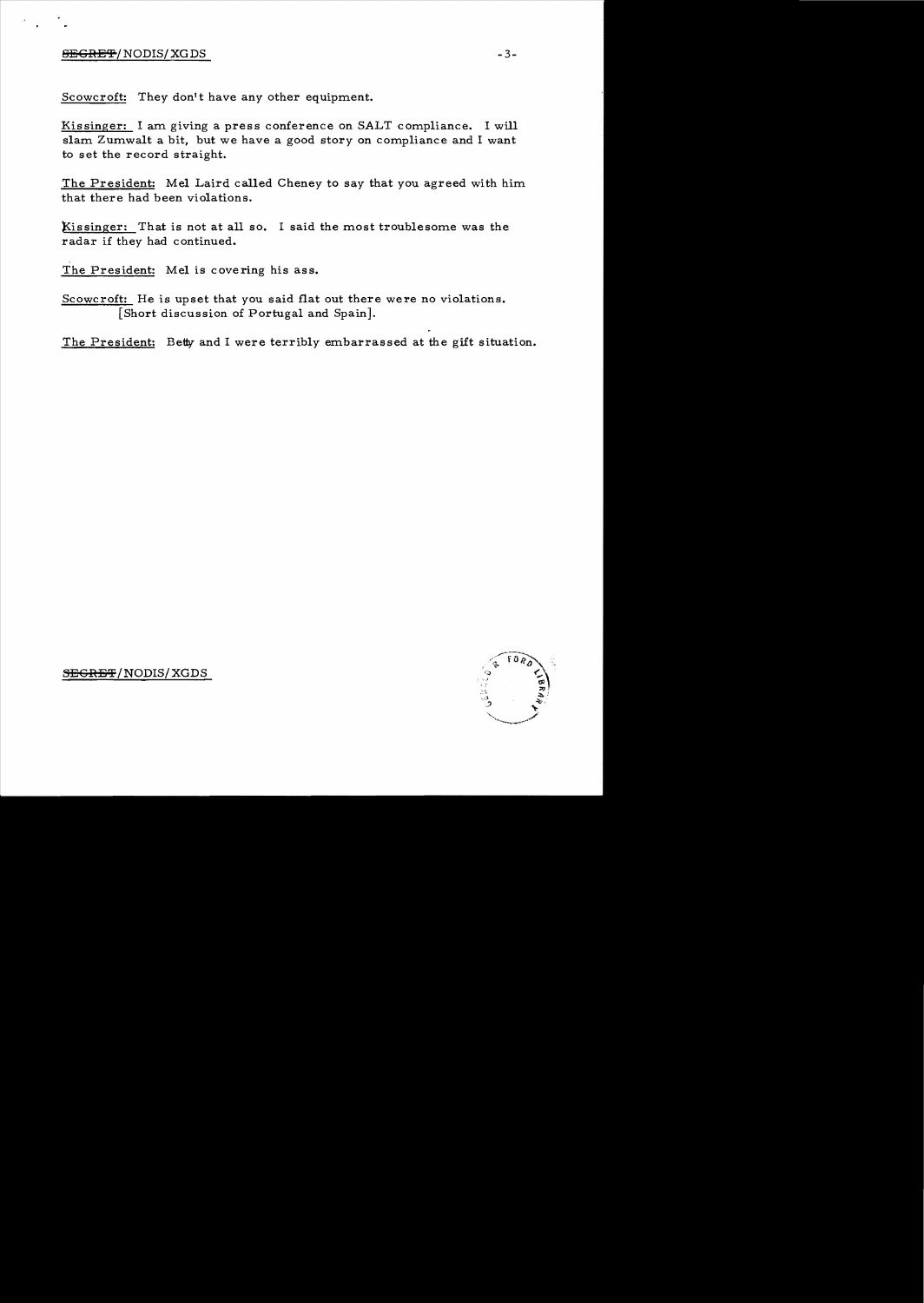Kog and paket a bar dubit hop the  $\mathcal{I}$  $1/\frac{\rho}{K}$  9 Dec 75 K Reaction in Ett cUN Vite in Inde & have come To conclosion that we shouldn't take any more poin F. Ded jou ve chatinaire November Thy are out for use won if you Correl. P That and with help. R & Trick they crant or showdown next your when we druppel m ??... Partity ... K and they should beg their shritoon tel tous. a was crowld a tradely holy exam in a electron of epon wroved decisively, but it would hunter county - Take us 5 yes & dry atents P When are come t = Jon - lunte -K We havet be computations - We lest count to the a Jywintate lead. We shall lite another kin we won't go belford 242 F338 A they brand a chase bot, wanting til are are ready to move mossmal on accepta statemate. Went got to brogratse la brutat to toth side. I evailable Horson par are dit to more to per after election. If you to ensure byse that, you may won poper initiares hunt this with him movement. But those is no doubt the I cette bruin comme de Combile. I Have daily go mile at us/ 05kg K Henryset Buz Uniged to Lhabel, showed you bitter Patitionen. He sied it constru AUTHORITY  $2e_1$  ma  $07 - 001$ ,  $\cancel{1139}$ **BY**  $\frac{1}{2}$  NARA, DATE  $\frac{8}{11}$   $\frac{109}{11}$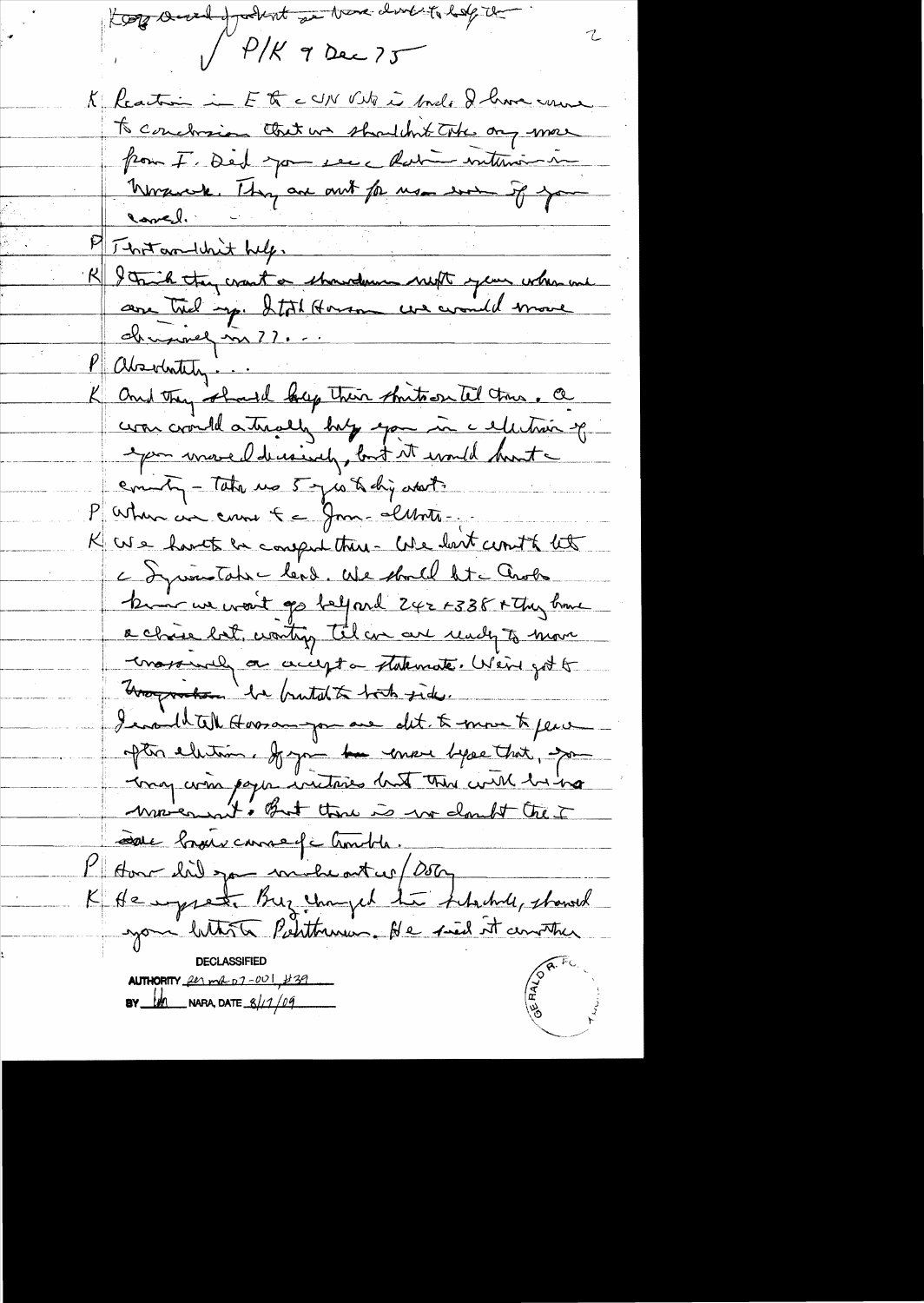case from bing enoughled. I such a pointing with, that you would have had mugo, but a leaks would have been conntappelations to an equinent. Jan should tell him in weedy to make puttin proposale on Salt, chit Compleie Ou Set 8 pet impression à Pentagon is J <S ming, etc) Un conviter chery bût. Me limiterment is shapping feet an anyole. (Described = prob). Minet has en resc meting S I som couch the whip, but you I would pour te brown a recalestrance.  $+$ K why don't you crach the whip and provise On NSC inty in 10 day or 2 with. (Descession debut services of China Try, Terry bound for Burgh, cyluminat for Besh-Crosselly is monementing in Rome w/ one Platin businessement also rain there was so Francence in Rome sparting chritty to CUA. My don't brow a tring don't it. (Unre drawssom drat what it import to abont). K Colf has published that US equip wed in Time<br>P Did CE was US equip in Their Almon rard?<br>S They don't have any other equipe